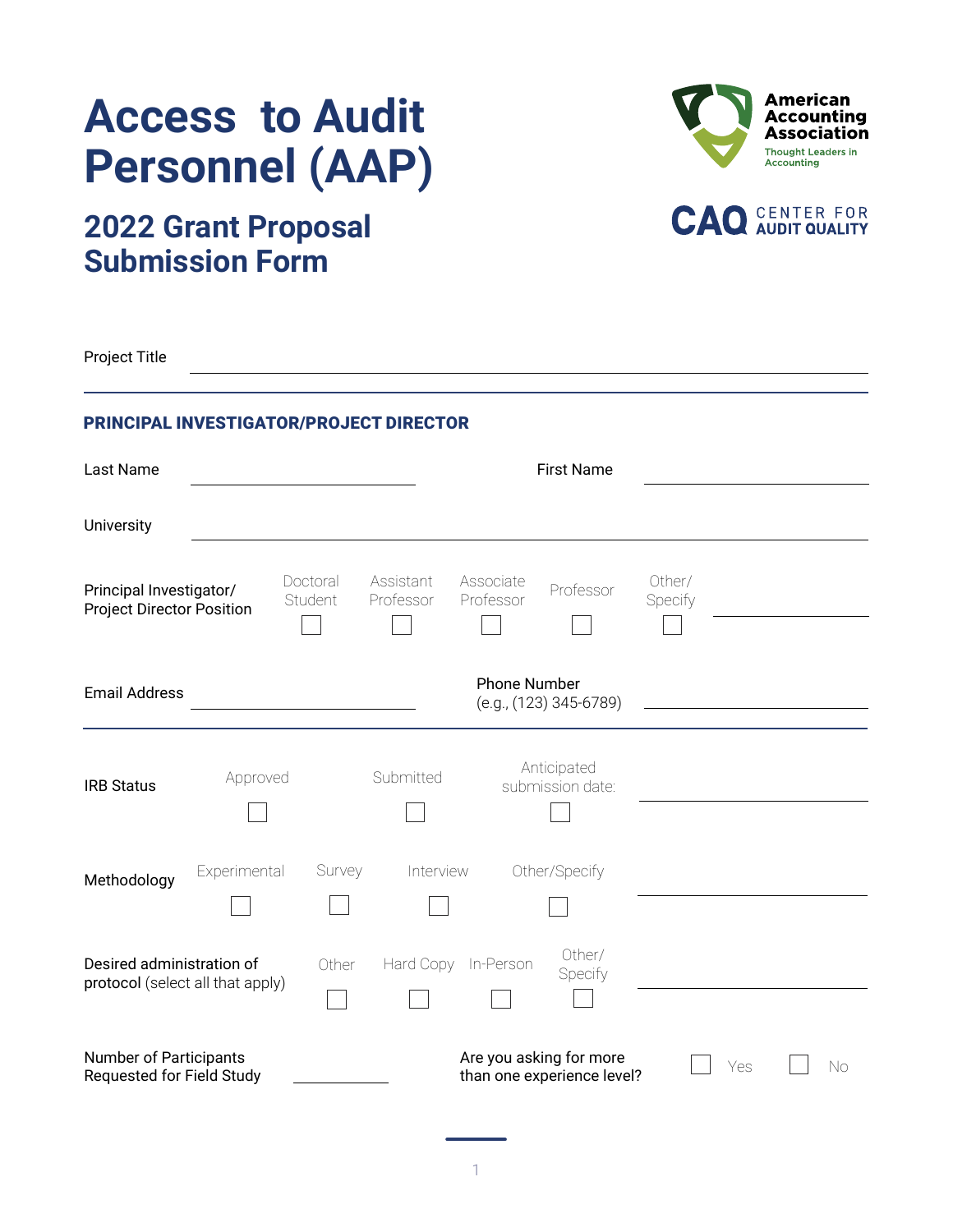Access to Audit Personnel (AAP) | 2022 Grant Proposal Submission Form

# FINAL DATA COLLECTION | SPECIFICATIONS

| Number of<br>Participants                                                                                                                                     |
|---------------------------------------------------------------------------------------------------------------------------------------------------------------|
|                                                                                                                                                               |
| <b>Experience Level of Participants</b><br>(include all levels requested)                                                                                     |
| Time Commitment per<br>Participant (minutes)                                                                                                                  |
| <b>Other Selection Criteria</b>                                                                                                                               |
| Have you approached one or more of these firms about providing participants:<br>Yes<br>No<br>BDO, Crowe, Deloitte, EY, Grant Thornton, KPMG, PwC, and/or RSM? |
| Has your data collection protocol been piloted?<br>Yes<br>No                                                                                                  |
| Are you requesting participants for a pilot test?<br>Yes<br>No                                                                                                |
| <b>PILOT DATA COLLECTION   SPECIFICATIONS</b>                                                                                                                 |
| Number of<br>Participants<br><u> 1989 - Johann Stoff, deutscher Stoffen und der Stoffen und der Stoffen und der Stoffen und der Stoffen und der</u>           |
| <b>Experience Level of Participants</b><br>(include all levels requested)                                                                                     |
| Time Commitment per<br>Participant (minutes)                                                                                                                  |
| <b>Other Selection Criteria</b>                                                                                                                               |
| Other than yourself, how many additional team                                                                                                                 |

members does your project have?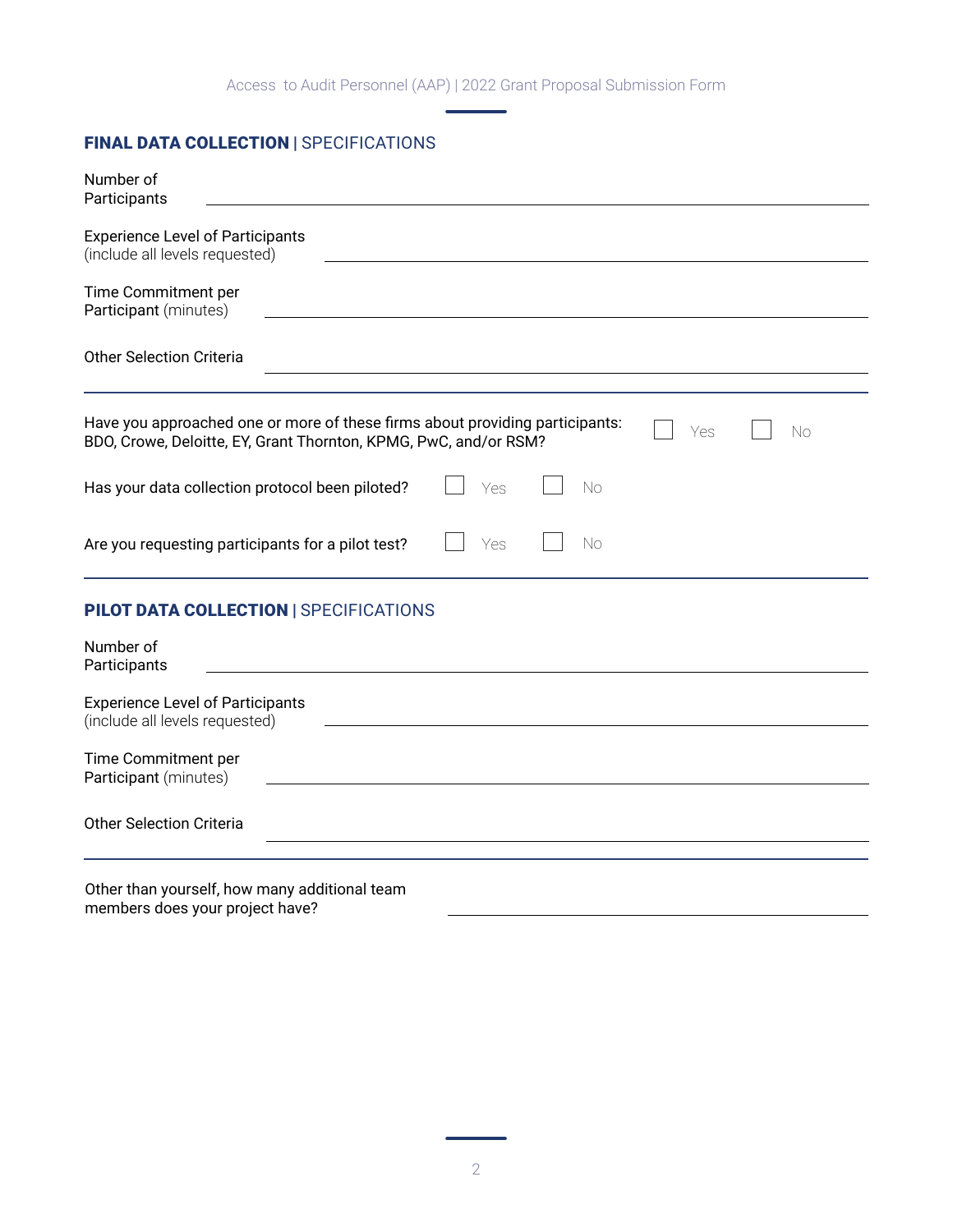#### **Provide the requested information for each additional team member**

(Do not repeat information for the principal investigator).

| <b>Team</b><br><b>Member 2</b> | Last Name                                                                                 | <b>First Name</b>                                                                                                     |
|--------------------------------|-------------------------------------------------------------------------------------------|-----------------------------------------------------------------------------------------------------------------------|
|                                | University                                                                                |                                                                                                                       |
|                                | Position (e.g., Doctoral Student, Assistant<br>Professor, Associate Professor, Professor) |                                                                                                                       |
|                                | <b>Email Address</b>                                                                      |                                                                                                                       |
| <b>Team</b><br><b>Member 3</b> | Last Name<br><u> 1980 - Johann Barbara, martxa al</u>                                     | <b>First Name</b>                                                                                                     |
|                                | University                                                                                |                                                                                                                       |
|                                | Position (e.g., Doctoral Student, Assistant<br>Professor, Associate Professor, Professor) |                                                                                                                       |
|                                | <b>Email Address</b>                                                                      | <u> 1989 - Johann Barbara, martxa alemaniar amerikan basar da da a shekara 1989 - Andrew Santan Barbara a shekara</u> |
| <b>Team</b><br><b>Member 4</b> | Last Name                                                                                 | <b>First Name</b>                                                                                                     |
|                                | University                                                                                |                                                                                                                       |
|                                | Position (e.g., Doctoral Student, Assistant<br>Professor, Associate Professor, Professor) |                                                                                                                       |
|                                | <b>Email Address</b>                                                                      |                                                                                                                       |
| <b>Team</b><br><b>Member 5</b> | Last Name                                                                                 | <b>First Name</b>                                                                                                     |
|                                | University                                                                                |                                                                                                                       |
|                                | Position (e.g., Doctoral Student, Assistant<br>Professor, Associate Professor, Professor) |                                                                                                                       |
|                                |                                                                                           |                                                                                                                       |